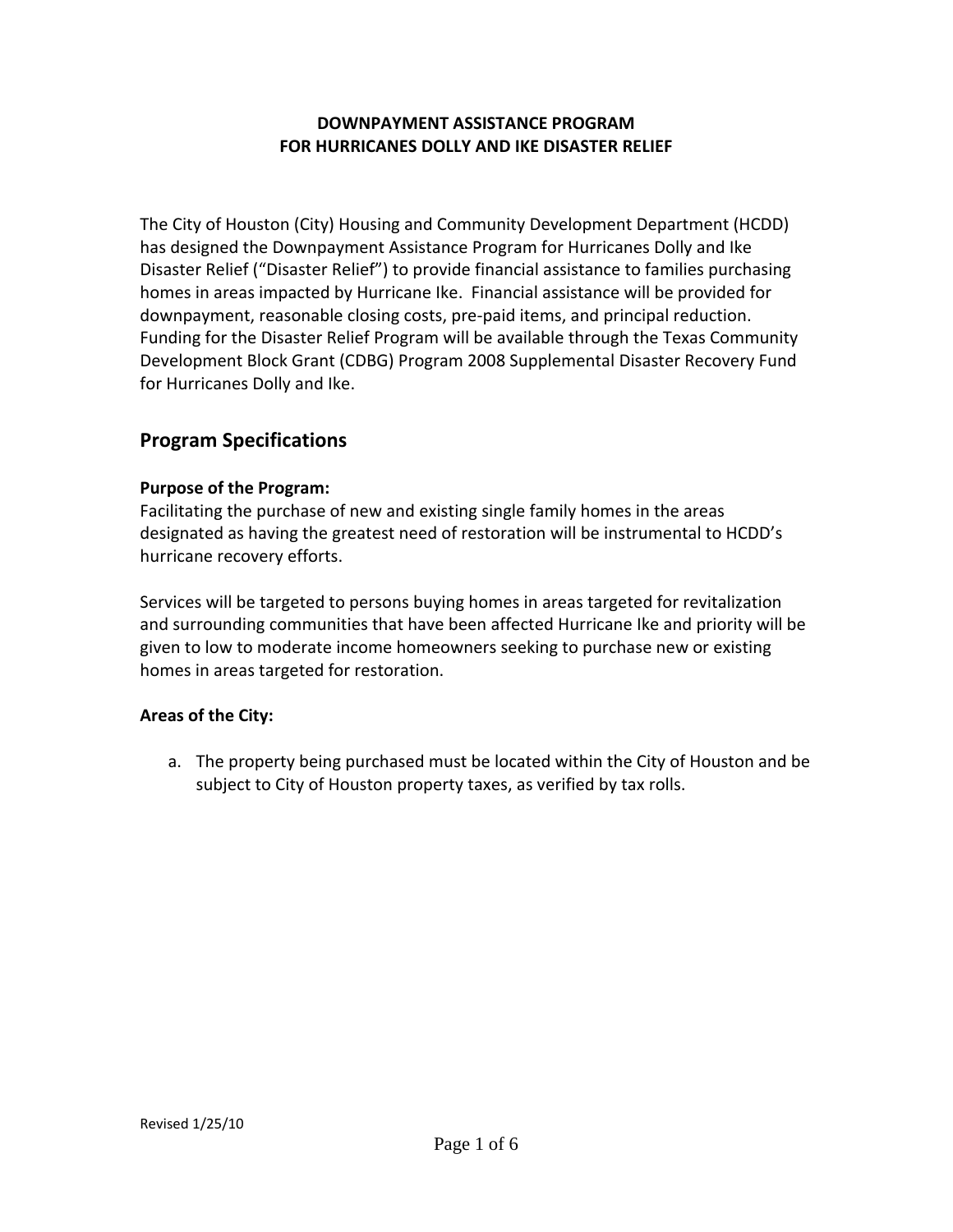### **Eligible Persons:**

a. Families whose projected annual income does not exceed 120% of the area's median income. See Chart for 2009 below:

|                       | 30% AMI                                  | 50%<br>AMI                   | 80%<br>AMI    | 100%<br>AMI                               | 120%<br><b>AMI</b>               |
|-----------------------|------------------------------------------|------------------------------|---------------|-------------------------------------------|----------------------------------|
| Family<br><b>Size</b> | <b>Extremely</b><br>Low<br><b>Income</b> | <b>Very</b><br>Low<br>Income | Low<br>Income | Average<br><b>Median</b><br><b>Income</b> | <b>Moderate</b><br><b>Income</b> |
| 1                     | \$13,400                                 | \$22,350                     | \$35,750      | \$44,700                                  | \$53,600                         |
| 2                     | \$15,300                                 | \$25,500                     | \$40,850      | \$51,000                                  | \$61,200                         |
| 3                     | \$17,250                                 | \$28,700                     | \$45,950      | \$57,400                                  | \$69,000                         |
| 4                     | \$19,150                                 | \$31,900                     | \$51,050      | \$63,800                                  | \$76,600                         |
| 5.                    | \$20,700                                 | \$34,450                     | \$55,150      | \$68,900                                  | \$82,800                         |
| 6                     | \$22,200                                 | \$37,000                     | \$59,200      | \$74,000                                  | \$88,800                         |
| 7                     | \$23,750                                 | \$39,550                     | \$63,300      | \$79,100                                  | \$95,000                         |
| 8                     | \$25,300                                 | \$42,100                     | \$67,400      | \$84,200                                  | \$101,200                        |

b. Families who meet all other underwriting criteria for the Disaster Relief Program.

#### **Ineligible Persons:**

- a. Persons whose debt-to-income (DTI) ratio for the senior loan exceeds 46%. Principal, Interest, Taxes, and Insurance (PITI) must be included in the total monthly payment for calculation of the DTI.
- b. Persons whose credit report indicates that they are delinquent on a student loan, Internal Revenue Service taxes, child support payments, utility payments applicable to the current or former address(es), or owe the City for City services provided to them (for example, Houston Public Library fines, City Emergency Medical Services bills, and municipal violations).
- c. Persons whose assets are not at least \$1,000.
- d. No financial assistance will be provided to persons who are registered sex offenders.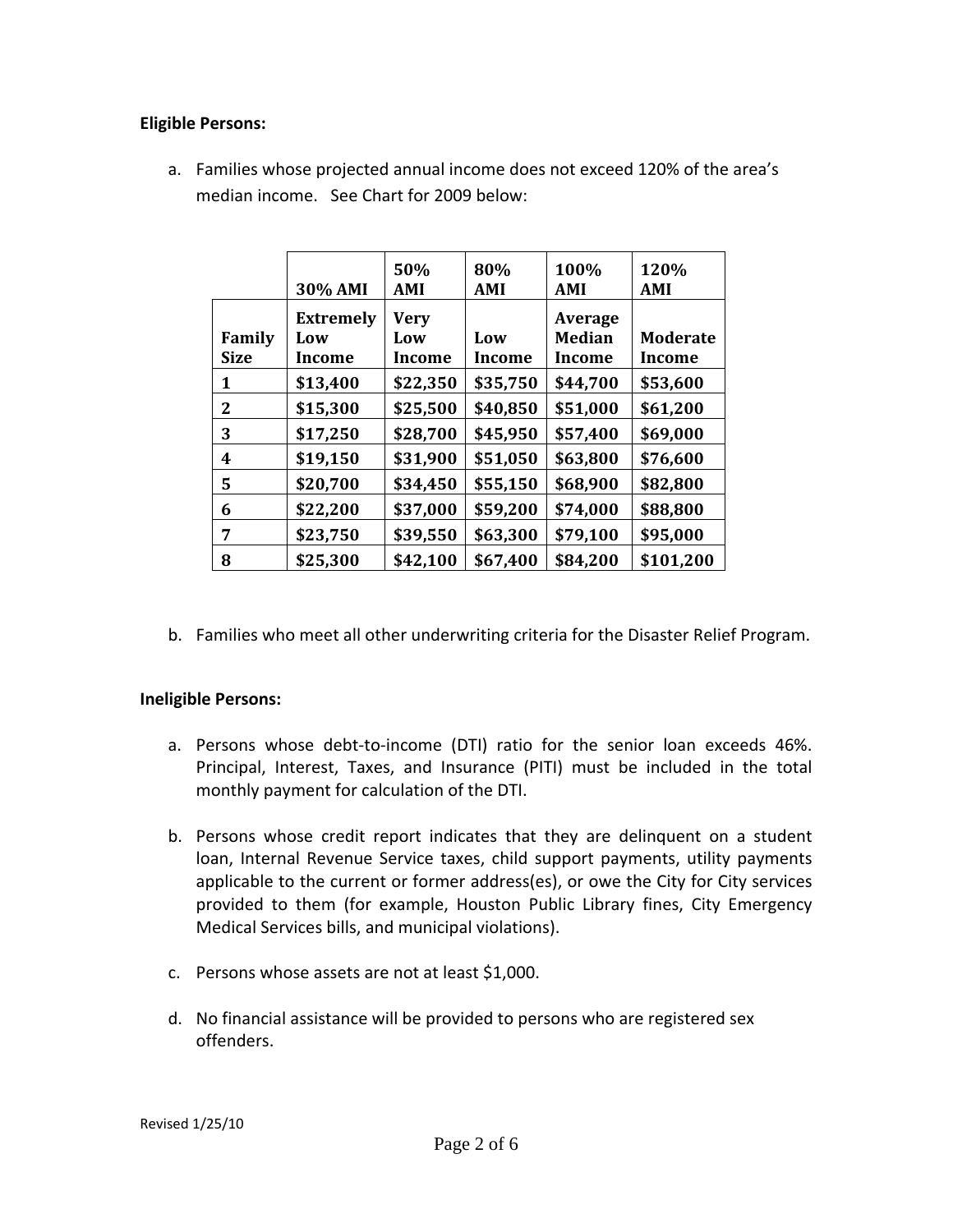### **Amount of Assistance:**

- a. The level of assistance provided to all families up to 120% of the area's median income who are purchasing a home in the designated CDBG areas (low‐to‐ moderate census tracts) will receive up to 100% of the down payment required to purchase the home, in addition to other reasonable closing costs, pre‐paid items, and principal reduction in an amount not to exceed \$45,000.
- b. The level of assistance provided to all families up to 120% of the area's median income who are purchasing a home anywhere else in the City will receive up to 100% of the down payment required to purchase the home, in addition to other reasonable closing costs, pre‐paid items, and principal reduction in an amount not to exceed \$19,500.

#### **Home Price Limitation:**

The sales price cannot exceed \$200,160.00.

#### **Property Type:**

Property approved for the Disaster Relief Program loans include:

- Single-family property (detached and attached 1-4 units)
- Condominium unit
- Cooperative unit
- Modular home/Manufactured home

#### **HCDD Inspection for Compliance with Minimum Property Standards:**

A HCDD inspector will inspect all properties to ensure they meet Minimum Property Standards which are stricter standards than the Section 8 Housing Quality Standards prior to application approval. However, HCDD's inspection does not serve to assure the buyer that the property is free of defects. Therefore, HCDD strongly encourage lenders and real estate professionals to advise potential homebuyers to have an inspection performed for their benefit. The inspection should be performed by a qualified and licensed real estate inspector and/or licensed contractor for specialized inspections, i.e., plumber, electrician, HVAC mechanic. If an inspection is performed, the lender may submit the report with the file. However, the homebuyer's inspection, or any other inspection report, will not be substituted for HCDD's inspection.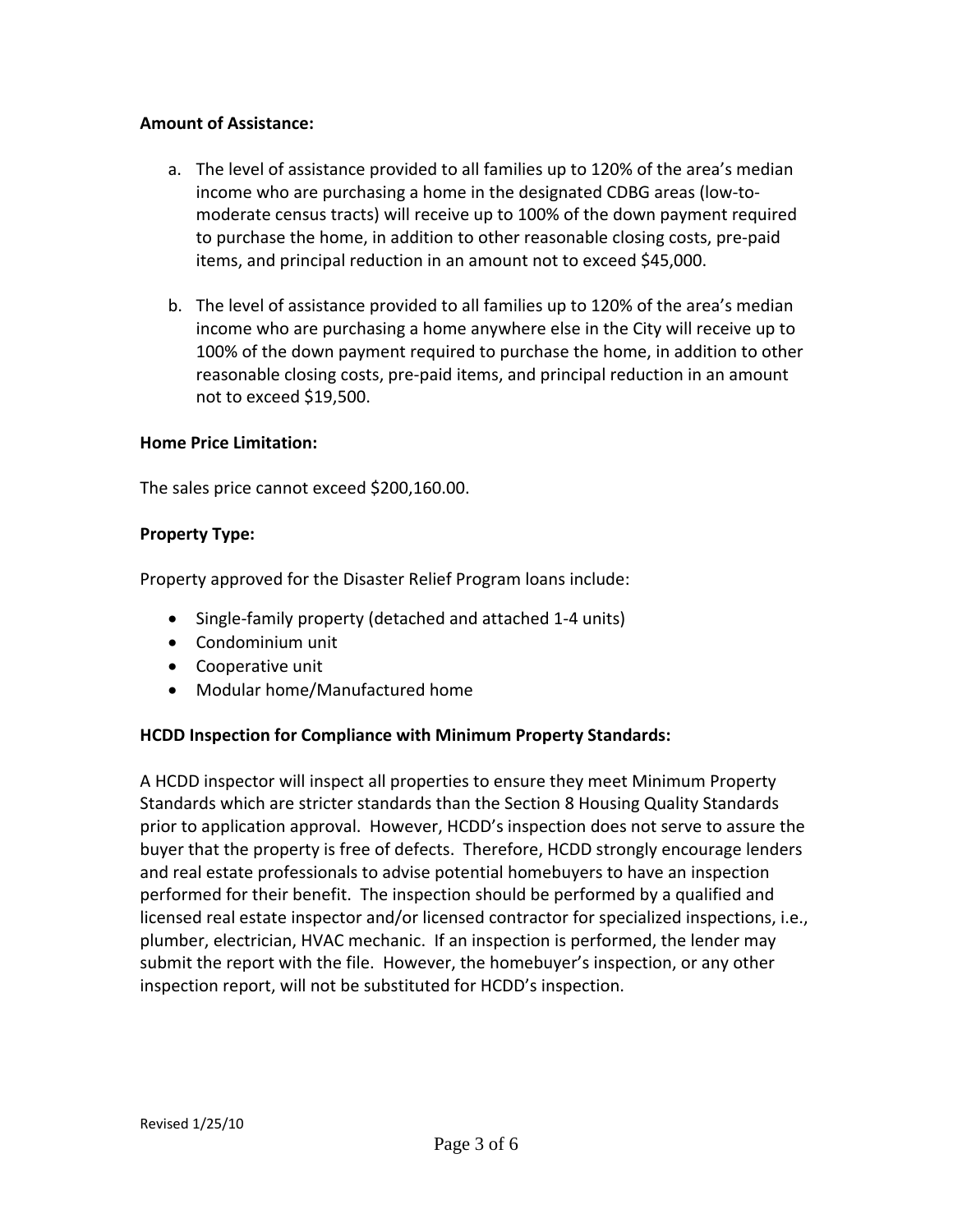### **Lead‐Based Paint Hazards:**

Properties built prior to 1978 may contain Lead‐Based Paint and will be visually inspected by a HCDD inspector for defective paint. If a property fails the visual inspection, it will be determined unacceptable until the painted surfaces are corrected. All applicable sales contracts must include the "Addendum for Seller's Disclosure of Information on Lead‐based Paint & Lead‐based Paint Hazards as Required by Federal Law".

#### **Environmental Review:**

An environmental review must be performed on the property prior to federal funds being committed by HCDD (24 CFR Parts 50, 58, 574, 582, 583, and 970). No commitment or disbursement of funds will occur prior to the completion of this review. The environmental assessment reviews the wetlands, coastal zones, flood zones and runway clear zones. If the environmental assessment determines that the property is in the flood zone, the Lender is required to escrow hazard and flood insurance for the life of the 1<sup>st</sup> loan. Also, the Disaster Relief Program will not assist homes that have been determined to be in the floodway. Once the Environmental Review is complete the review is forwarded to the Texas Department of Housing and Community Affairs for environmental clearance.

# **Uniform Relocation Act:**

The Uniform Relocation Act (URA) applies to federally assisted homebuyer programs. Under the CDBG Program guidelines, the Seller(s) must not displace tenants of the property being purchased. HCDD will only assist properties that are owner‐occupied or vacant. The "Notice to Seller(s)" must be signed and dated by the Seller and placed in the applicant's file.

#### **Use of Funds:**

Direct financial assistance to offset portions of the down payment, reasonable closing costs, pre‐paid items and/or principal write‐down assistance required for a home purchase. Prepaid items include but are not limited to the initial payment for Hazard Insurance, Flood Insurance, and Mortgage Insurance.

# **Counseling Education Program Attendance:**

The applicant must complete at least eight (8) hours of homebuyer education from any Participating HUD Approved Housing Counseling Agency prior to acceptance into the program. The certification for the course is valid for one year. Counseling programs will encourage individuals to participate in homeownership and provide a method to track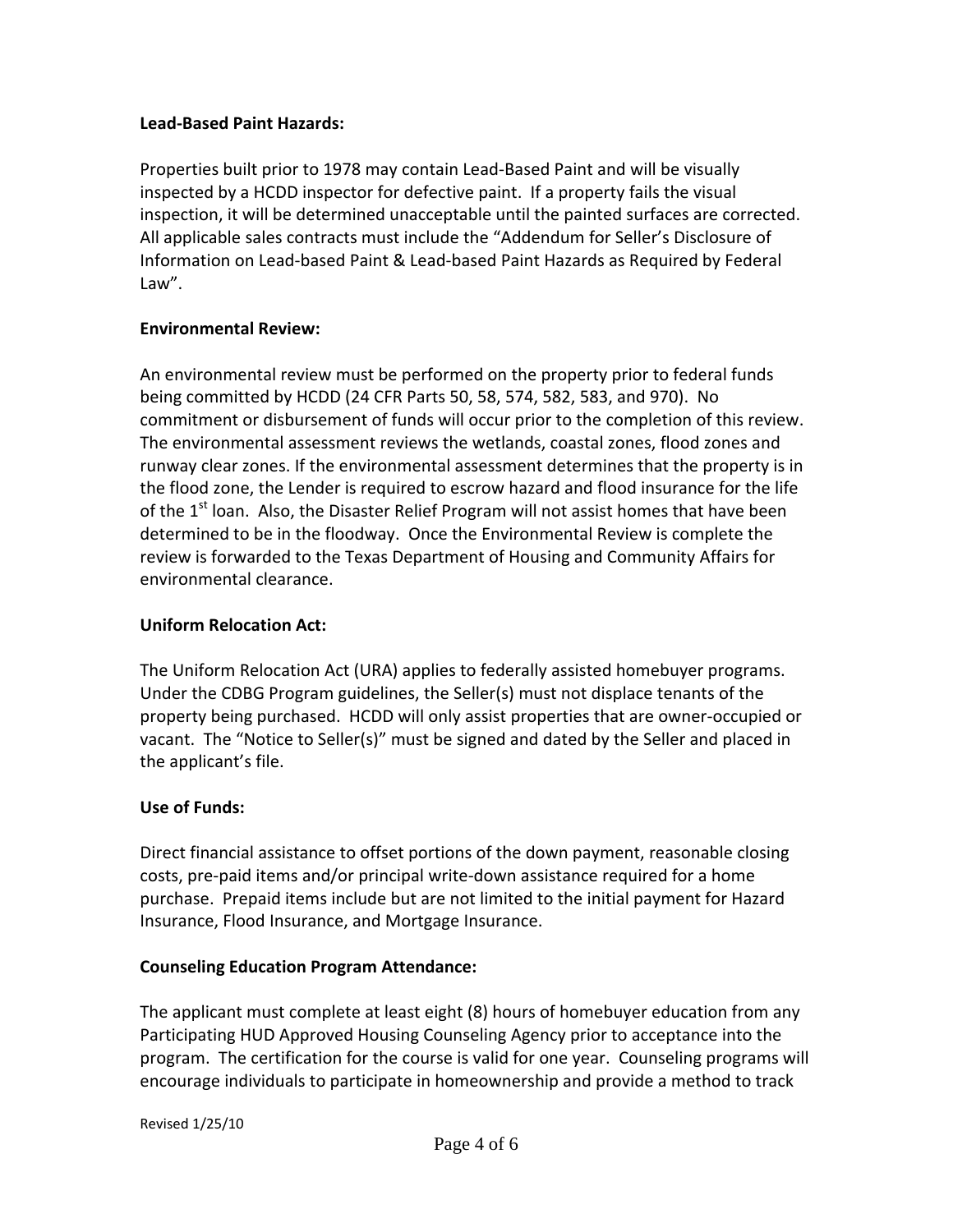the achievement of the homeownership goal. It is the responsibility of the applicant to pay all costs to enroll in a homebuyer education course. Costs of the program vary depending on who provides the courses. A list of HUD approved counseling agencies can be found on the HCDD website in the following location:

# http://www.houstontx.gov/housing/resource.html

# **Terms of Assistance:**

The terms of assistance are a 0% interest, five (5) years, deferred payment/forgivable loan with a deed restriction imposed on the property that provides that the property be occupied for a period of at least five (5) years ("Affordability Period") by that applicant as his/her principal residence.

Throughout the five year affordability period, the homeowner is required to maintain principal residency, maintain hazard and, if applicable, flood insurance, and pay property taxes on the assisted property. Failure to maintain insurance on the life of the property may result in the lack of future federal assistance. HCDD's Loan Servicing Group monitors will monitor for homebuyer compliance through the five (5) year affordability period.

# **Loan Assumability:**

The City's Disaster Relief Program loan is not assumable during the Affordability Period.

# **Seller Financing:**

Seller financing is not acceptable under these programs unless the seller is a non‐profit organization.

#### **Loan Subordination:**

Future subordinations of the City's Disaster Relief Program loan to a newly obtained senior loan are subject to the HCDD Director's discretion.

# **Approval of Subordinate Liens:**

Liens subordinate to the City's Disaster Relief Program loan are subject to the HCDD Director's discretion and as Program allows.